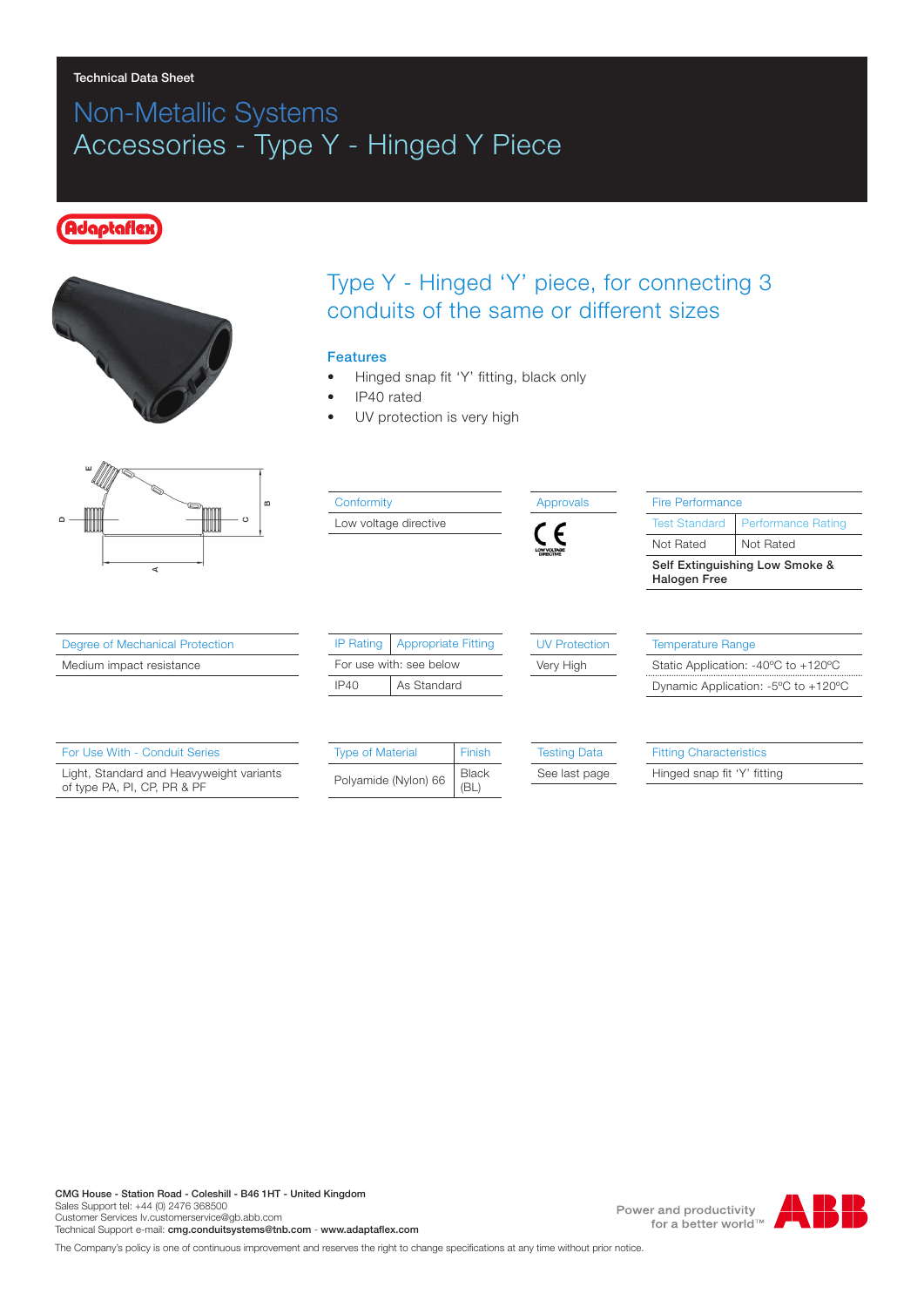# Non-Metallic Systems Accessories - Type Y - Hinged Y Piece

### Adaptaflex

|     | Part No           | Nominal Dimensions (mm) |      | Nominal Conduit Size (mm) |      |      | Weight in    |
|-----|-------------------|-------------------------|------|---------------------------|------|------|--------------|
|     | <b>Black Body</b> | A                       | B    | С                         | D    | Ε    | grams (Each) |
| 10Y |                   |                         |      |                           |      |      |              |
|     | Y101010/BL        | 54.6                    | 37.1 | 10.0                      | 10.0 | 10.0 | 6.5          |
|     | Y101013/BL        | 54.6                    | 37.1 | 10.0                      | 10.0 | 13.0 | 6.7          |
|     | Y101210/BL        | 54.6                    | 37.1 | 10.0                      | 12.0 | 10.0 |              |
| 13Y |                   |                         |      |                           |      |      |              |
|     | Y131010/BL        | 54.6                    | 37.1 | 13.0                      | 10.0 | 11.0 | 6.5          |
|     | Y131011/BL        | 54.6                    | 37.1 | 13.0                      | 10.0 | 10.0 | 6.1          |
|     | Y131310/BL        | 54.6                    | 37.1 | 13.0                      | 13.0 | 13.0 | 6.0          |
|     | Y131313/BL        | 54.6                    | 37.1 | 13.0                      | 13.0 | 13.0 | 6.0          |
| 16Y |                   |                         |      |                           |      |      |              |
|     | Y161013/BL        | 54.9                    | 39.8 | 16.0                      | 10.0 | 13.0 | 7.0          |
|     | Y161310/BL        | 54.9                    | 39.8 | 16.0                      | 13.0 | 10.0 | 7.0          |
|     | Y161313/BL        | 54.9                    | 39.8 | 16.0                      | 13.0 | 13.0 | 7.0          |
|     | Y161610/BL        | 54.9                    | 39.8 | 16.0                      | 16.0 | 10.0 | 6.5          |
|     | Y161613/BL        | 54.9                    | 39.8 | 16.0                      | 16.0 | 13.0 | 6.5          |
| 21Y |                   |                         |      |                           |      |      |              |
|     | Y211010/BL        | 42.8                    | 41.0 | 21.0                      | 10.0 | 10.0 | 5.5          |
|     | Y211310/BL        | 42.8                    | 41.0 | 21.0                      | 13.0 | 10.0 | 5.5          |
|     | Y211313/BL        | 42.8                    | 41.0 | 21.0                      | 13.0 | 13.0 | 5.5          |
|     | Y211610/BL        | 48.2                    | 39.8 | 21.0                      | 16.0 | 10.0 | 6.5          |
|     | Y211613/BL        | 48.2                    | 39.6 | 21.0                      | 16.0 | 13.0 | 6.5          |
|     | Y211616/BL        | 63.6                    | 47.5 | 21.0                      | 16.0 | 16.0 | 9.5          |
|     | Y212110/BL        | 57.9                    | 44.9 | 21.0                      | 21.0 | 10.0 | 8.5          |
|     | Y212113/BL        | 57.9                    | 44.9 | 21.0                      | 21.0 | 13.0 | 8.5          |
|     | Y212116/BL        | 63.6                    | 47.5 | 21.0                      | 21.0 | 16.0 | 9.5          |
| 28Y |                   |                         |      |                           |      |      |              |
|     | Y282113/BL        | 54.0                    | 48.8 | 28.0                      | 21.0 | 13.0 | 11.2         |
|     | Y282116/BL        | 54.0                    | 48.8 | 28.0                      | 21.0 | 16.0 | 11.0         |
|     | Y282121/BL        | 76.5                    | 60.0 | 28.0                      | 21.0 | 21.0 | 17.5         |
|     | Y282810/BL        | 67.3                    | 55.9 | 28.0                      | 28.0 | 10.0 | 13.8         |
|     | Y282813/BL        | 67.3                    | 55.9 | 28.0                      | 28.0 | 13.0 | 13.9         |
|     | Y282816/BL        | 67.3                    | 55.9 | 28.0                      | 28.0 | 16.0 | 13.8         |
|     | Y282821/BL        | 76.5                    | 60.0 | 28.0                      | 28.0 | 21.0 | 16.7         |
|     | Y282828/BL        | 90.7                    | 67.0 | 28.0                      | 28.0 | 28.0 | 19.8         |
| 34Y |                   |                         |      |                           |      |      |              |
|     | Y343416/BL        | 100.6                   | 75.0 | 34.0                      | 34.0 | 16.0 | 30.4         |
|     | Y343421/BL        | 100.6                   | 76.0 | 34.0                      | 34.0 | 21.0 | 31.2         |
|     | Y343434/BL        | 100.6                   | 82.1 | 34.0                      | 34.0 | 34.0 | 32.4         |

Power and productivity<br>for a better world<sup>™</sup>



The Company's policy is one of continuous improvement and reserves the right to change specifications at any time without prior notice.